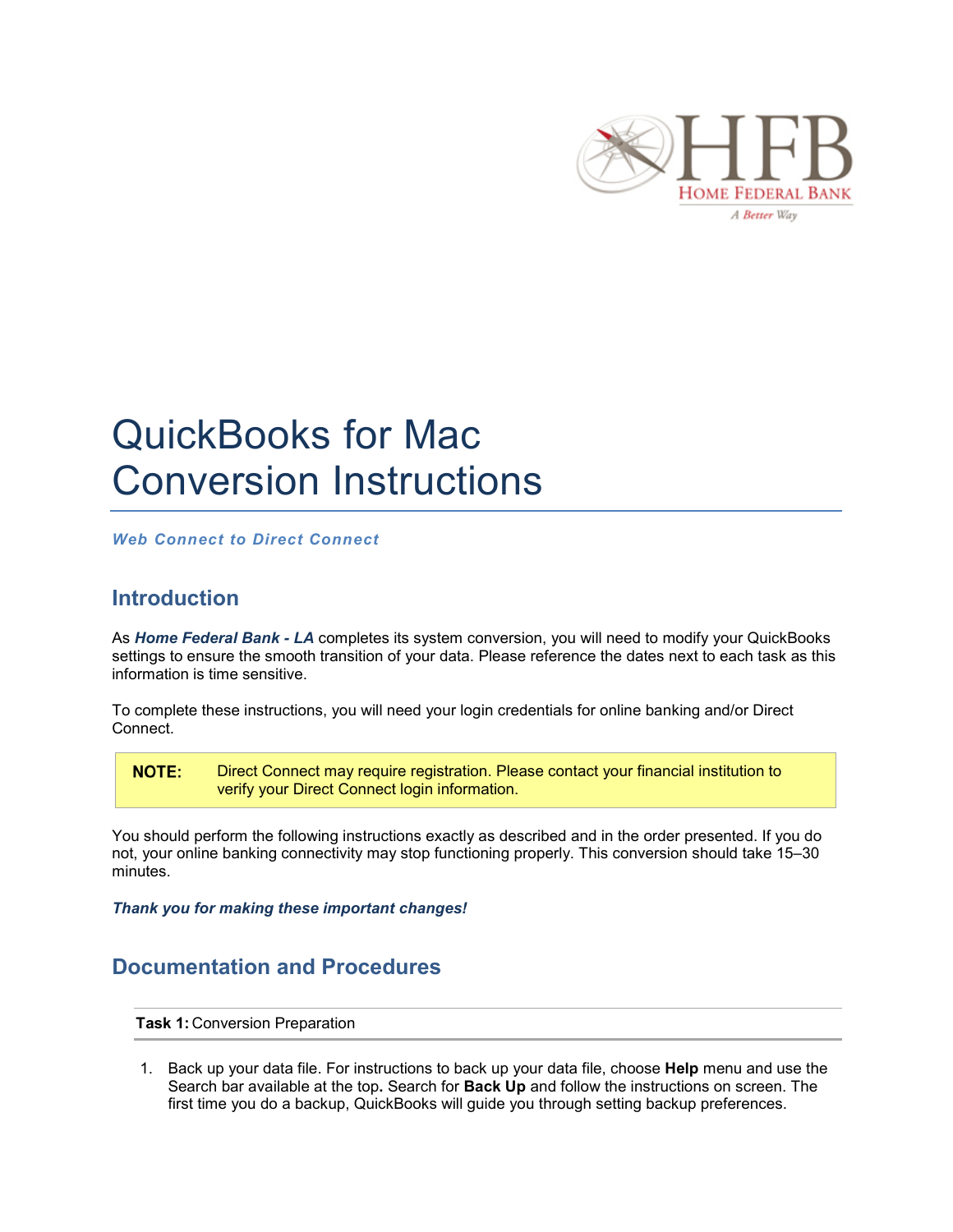2. Download the latest QuickBooks Update. For instructions to download an update, choose **Help** menu and use the Search bar available at the top. Search for **Update QuickBooks**, select **Check for QuickBooks Updates** and follow the instructions.

**Task 1:** *Optional task* - Complete a final download **before/by** *6/22/2020*

- 1. Log in to *https://www.hfbla.com/* and download your QuickBooks Web Connect File.
- 1. Click **File** > **Import** > **From Web Connect**.
- 2. Link your bank account with the existing QuickBooks account and click **Continue**.
- 3. Repeat steps for each account*.*

## **Task 2:** Match Downloaded Transactions

If new transactions were received from your connection, accept all new transactions into the appropriate registers.

If you need assistance matching transactions, choose the **Help** menu and use the Search bar available at the top. Search for *Updating Your Register, select the article with that name* and follow the instructions.

**NOTE:** All transactions must be matched or added to the register prior disconnecting your accounts.

**Task 3:** Disconnect Accounts in QuickBooks on or after *6/23/2020*

- 1. Choose **Lists** menu > **Chart of Accounts**.
- 2. Select the account you want to deactivate.
- 3. Choose **Edit** menu > **Edit Account**.
- 4. In the **Edit Account** window, click **Online Settings**.
- 5. In the **Online Account Information** window, choose **Not Enabled** from the **Download Transaction** list and click **Save**.
- 6. Click **OK** for any dialog boxes that may appear.
- 7. Repeat steps for each account to be disconnected.

**Task 4:** Reconnect Accounts on or after *6/23/2020*

- 1. Choose **Banking** menu > **Online Banking Setup**.
- 2. Enter, then select *Home Federal Bank LA Bus* from the **Financial Institution** list. Click **Next**.